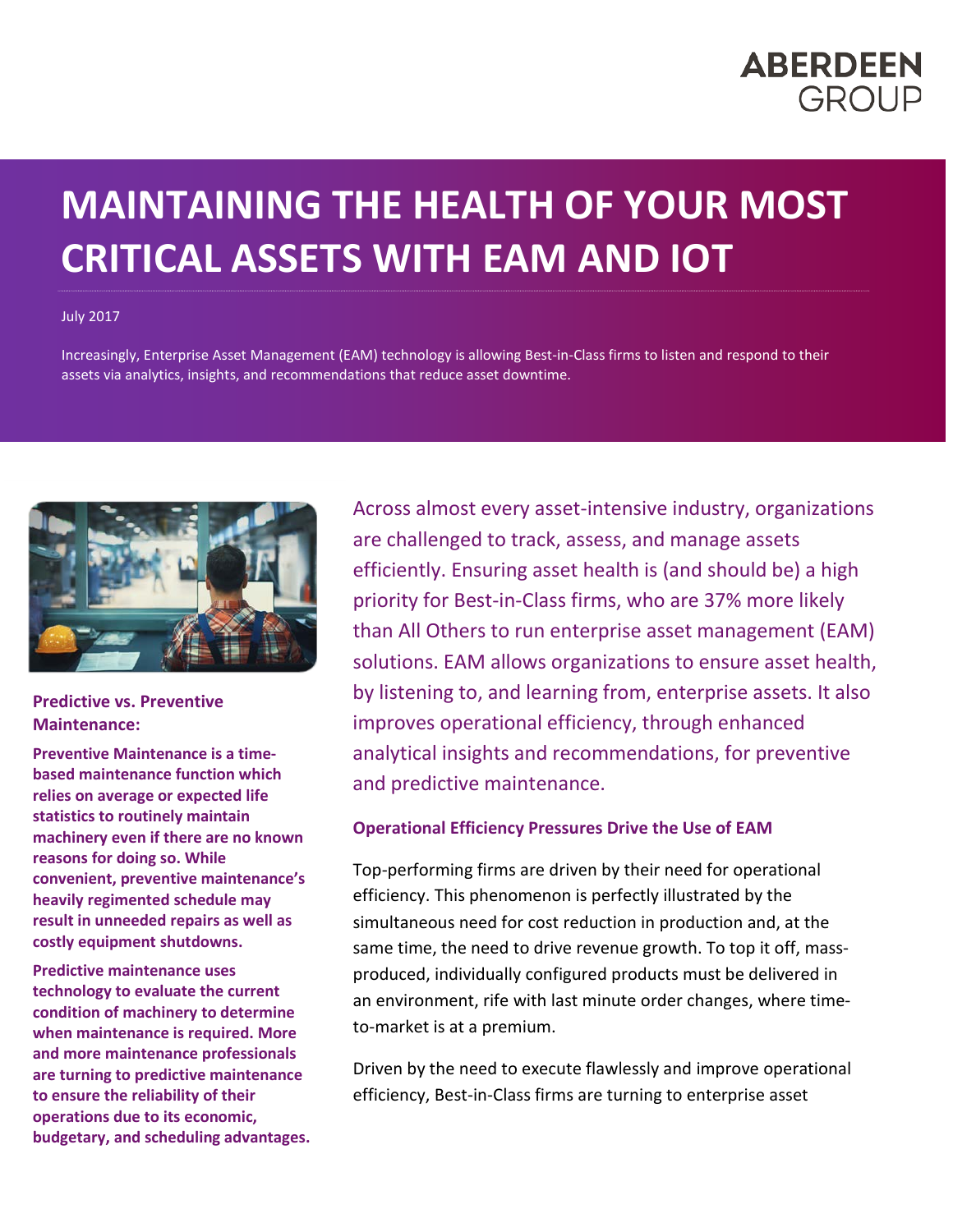### **Definition: Best-in-Class**

**The Aberdeen maturity class framework places companies in one of three categories based on their self-reported performance across key metrics:**

- Best-in-Class: Top 20% of respondents based on performance
- Industry Average: Middle 50% of respondents
- Laggard: Bottom 30% of respondents

**Sometimes we refer to a fourth category, All Others, which combines Industry Average and Laggard organizations.**

**Based on their performance, service leaders might fall into any of the above groups. The Best-in-Class findings represent the performance results all leaders should strive to achieve.**

management solutions. By definition, flawless execution requires outstanding asset health (reliability, availability, serviceability) and real-time visibility into factors that influence asset performance. An EAM solution is key to meeting this goal, and is arguably the best means to utilize the Internet of Things (IoT), as well as advanced analytical and cognitive technologies to improve asset health and keep the whole plant healthy.

EAM's overarching goal is to improve asset health via asset reliability and availability, so that unplanned downtime is minimized. The cost of unplanned downtime can be devastating, ranging from an estimated \$10,000 to \$250,000 per hour for industrial plants.

Unplanned downtime is a major source of additional costs and inefficiencies in any organization. Unplanned downtime also involves many chained dependencies, and these extra costs add EAM capabilities enable the servicing or repair of devices before they fail and negatively impact operational efficiency or safety. In addition, analytical insights enabled by EAM for preventive / predictive maintenance lower maintenance costs while mitigating operational risk.

#### **EAM Drivers: The Best-in-Class Listen to Their Assets**

Recent Aberdeen research ranks equipment reliability control, device failure understanding / device efficiency improvement, and asset maintenance improvement as the top drivers for EAM among Best-in-Class firms (Figure 1, next page).

Additional EAM drivers highlight the importance of asset monitoring. While modern EAM systems let you listen to high-risk equipment, no matter where the data comes from (a data historian system, for example), EAM solutions increasingly incorporate IoT to enable a new level of real-time visibility into physical and digital assets. IoT lets your assets "talk" to you, providing streaming data and real-time visibility to assets. This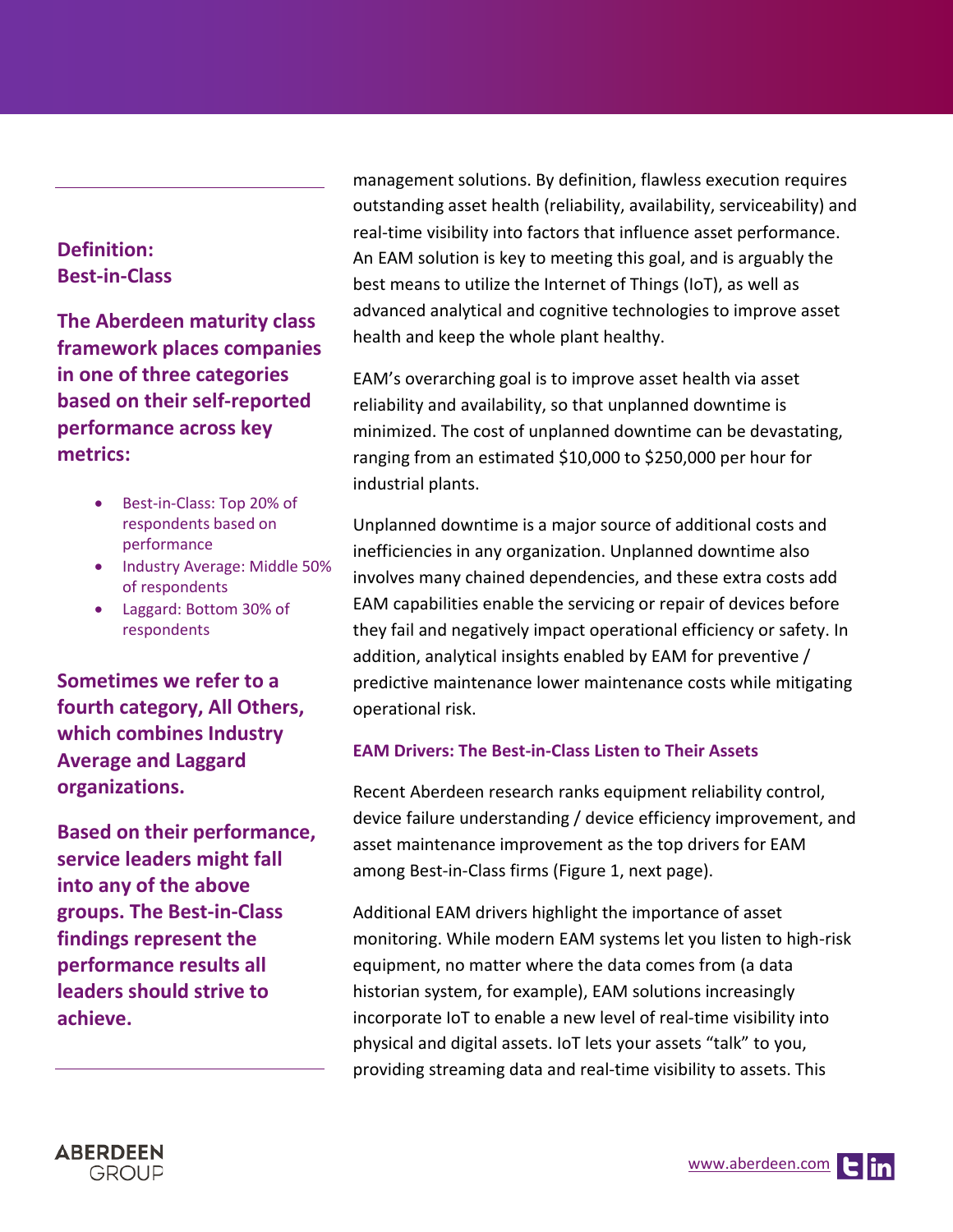visibility imparts the ability to monitor serviceable assets, with an eye toward predictive analytics and predictive maintenance.

#### **Figure 1: EAM Drivers**



Source: Aberdeen Group, July 2017

Best-in-Class firms who monitor their assets via EAM are:

- → 44% more likely than All Others to be driven by the need to gain visibility into system performance.
- → 40% more likely to be driven to connect systems that do not speak the same language, share data, or work together. This is an ideal application for IoT, which allows asset data to be exchanged via predefined streams.
- → 74% more likely to view asset status via real-time / event-driven operational dashboards, with role-based data accessibility, navigation, aggregation, or drill down to identify problems.

Lastly, Best-in-Class firms are almost twice as likely as All Others to see EAM's capabilities for condition-based asset monitoring as a driver. Also, Best-in-Class organizations are 2.2 times more likely to implement automated alert capabilities based on defined asset conditions.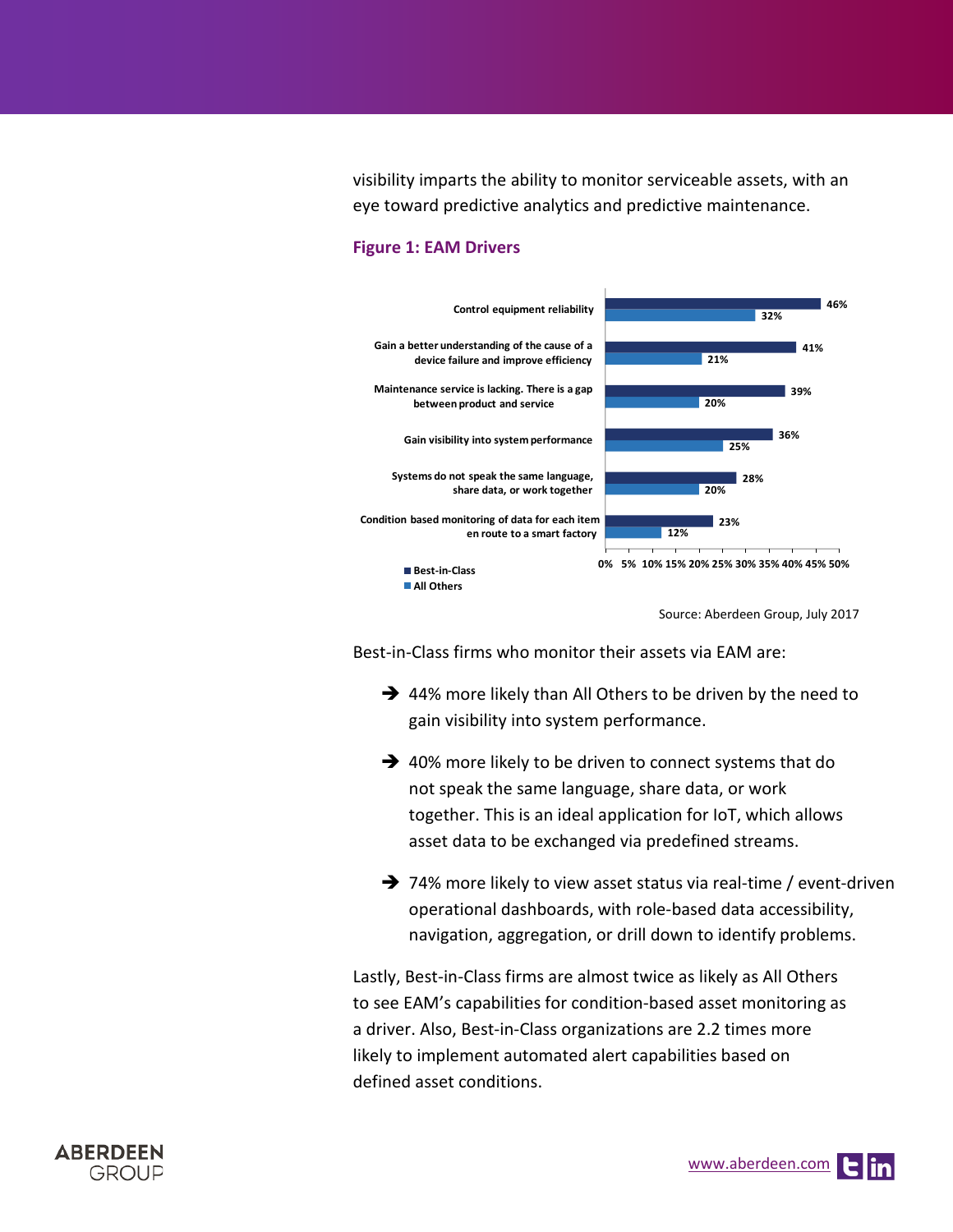**EAM provides valuable insights that help prevent asset downtime, letting you focus on identifying high-risk equipment critical to operations.** 

## **Definition: Cognitive Computing**

**Cognitive computing, broadly speaking, describes technology platforms that are based on the scientific disciplines of artificial intelligence and signal processing. These platforms encompass machine learning, reasoning, natural language processing, speech and vision, and human-computer interaction, as well as dialog and narrative generation, among other technologies.**

**ABERDEEN** 

**GROUP** 

#### **Learn From Your Assets via EAM**

While EAM capabilities enable your assets to talk to you, the ability to learn and act on this dialogue is just as critical. EAM enables this by converting data into actionable insights into improved asset health via preventive and predictive maintenance.

EAM provides valuable insights that help prevent asset downtime, letting you focus on identifying high-risk equipment **critical to operations**. This enables you to identify tradeoffs between risk and cost, and to institute corrective and preventive actions (CAPA) to preserve and enhance asset health.

By combining traditional asset health analytics with IoT sensor analytics and cognitive computing insights, EAM provides immediate insights for asset health and optimal preventive maintenance. As organizations progress up the maturity curve, EAM also guides them from preventive maintenance to predictive maintenance. Predictive maintenance is ideal, because it focuses on monitoring and correcting the root causes of failure — long before asset breakdown occurs. It helps reduce costly asset downtime by ensuring maintenance is performed exactly (and only) when needed. Ideally, this function should be automated if possible, and the rise of cognitive computing technologies provides just such an opportunity in EAM solutions.

Cognitive computing systems are well-suited to predictive maintenance because they are probabilistic, can make sense of large amounts of information, and can make suggestions on how an asset may fail as well as the most effective means to remedy the problem. Best-in-Class firms embracing such advanced analytics are:

- **→** 89% more likely than All Others to implement predictive analytics.
- $\rightarrow$  61% more likely to implement big data analytics.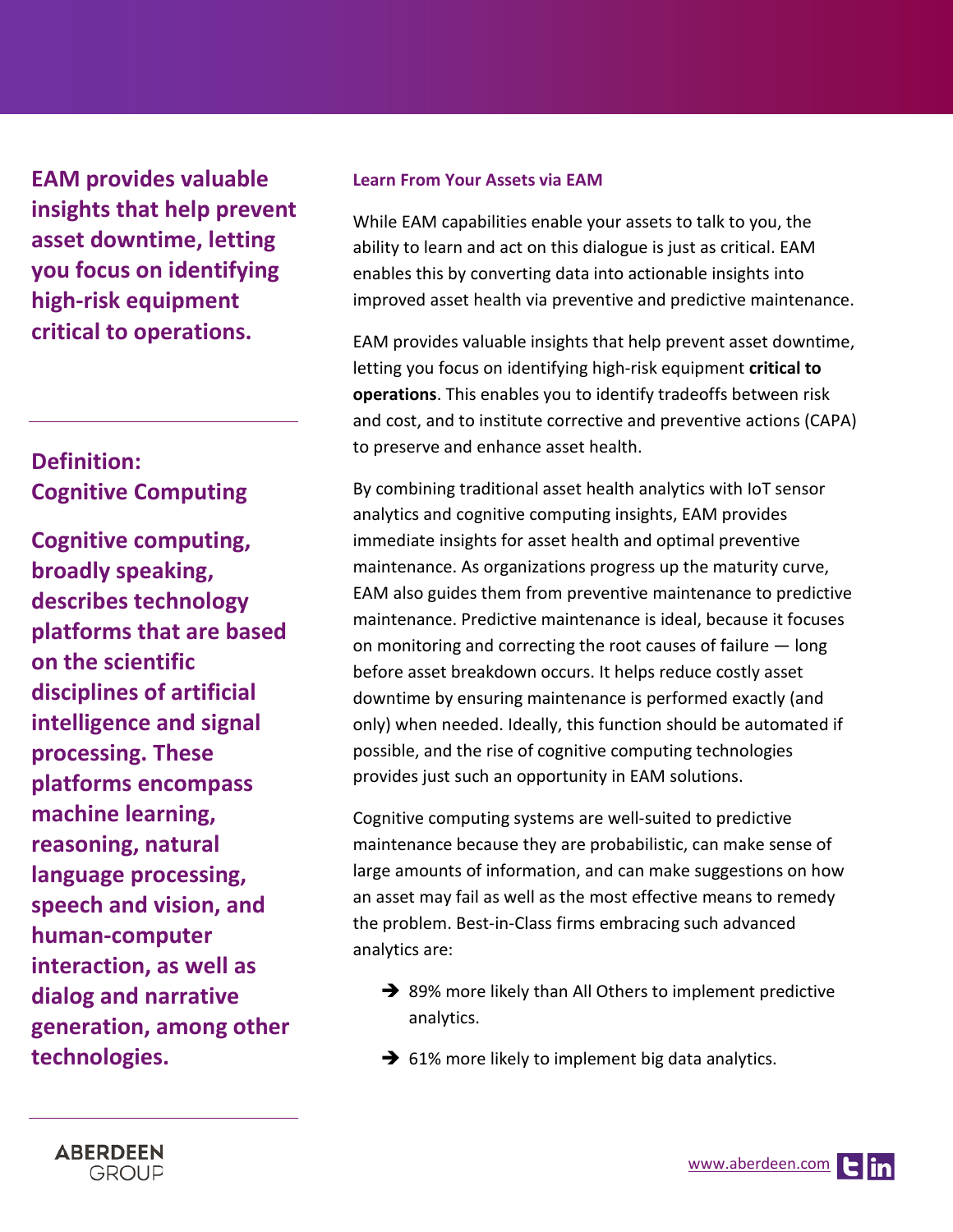$\rightarrow$  2.3 times more likely to implement asset performance management.

EAM solutions are beginning to employ cognitive technology with the goal of solving asset problems by enhancing human expertise. Aberdeen research also finds one other bonus benefit of the use of cognitive technology: its positive effect on customer satisfaction and the [customer experience.](http://aberdeen.com/research/15477/15477-rr-cognitive-cx/content.aspx)

#### **Summary: EAM for Asset Health: Listen and Learn**

Top-performing firms are driven by their need for operational efficiency and asset health. EAM solutions play a key role in this effort by providing key capabilities to reduce risk and unplanned asset downtime while contributing to asset health and reliability.

EAM lets you listen to your assets and learn from them via a combination of traditional asset health analytics with IoT sensor analytics and cognitive computing insights. This mix provides immediate insights into asset health and optimal preventive and predictive maintenance.

The impact of this unique combination of listening and learning, solidifies EAM's value proposition for improved asset health and operational efficiency via decreased asset downtime. EAM not only steers you in the right direction, it allows you to identify asset problems, pursue corrective actions to prevent those problems, and focus your maintenance investment on the right asset at the right time. This combination of benefits is hard, if not impossible, to beat.